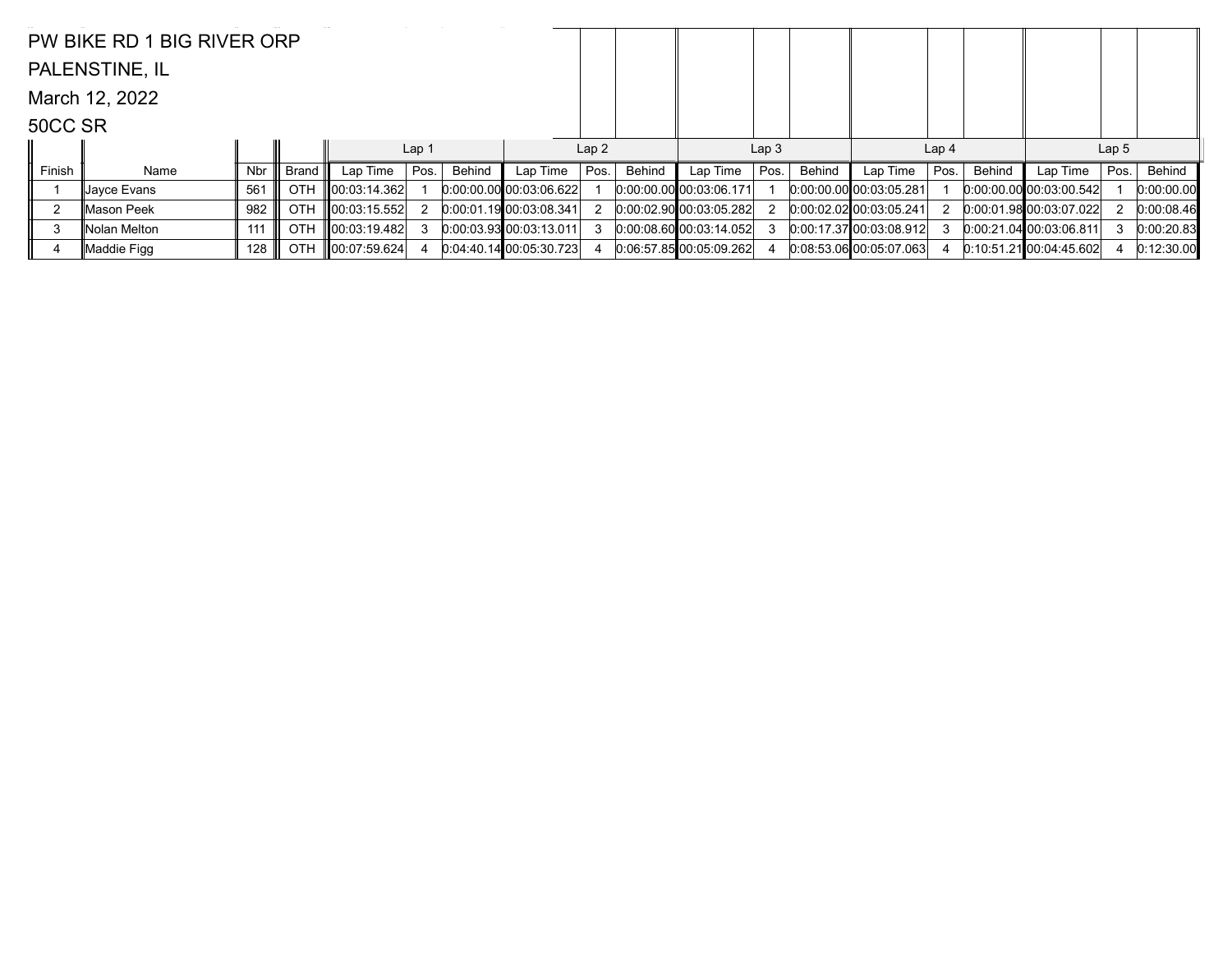|              | Lap6 |        |                                 | Lap <sub>7</sub> |               |                         | Lap <sub>8</sub> |        | Lap <sub>9</sub>          |      |               |  |  |
|--------------|------|--------|---------------------------------|------------------|---------------|-------------------------|------------------|--------|---------------------------|------|---------------|--|--|
| Lap Time     | Pos. | Behind | Lap Time                        | Pos.             | <b>Behind</b> | Lap Time                | Pos.             | Behind | Lap Time                  | Pos. | <b>Behind</b> |  |  |
| 00:03:00.831 |      |        | $[0:00:00.00]$ $[00:03:01.122]$ |                  |               | 0.00:00.00 00:03:01.661 |                  |        | 0.00:00.00 00:02:58.241   |      | 0:00:00.00    |  |  |
| 00:03:07.181 | 2    |        | $[0:00:14.81]$ 00:03:06.542     | 2                |               | 0.00:20.23 00:03:00.231 | 2                |        | [0.00:18.80]00:02:50.302] | 2    | 0:00:10.86    |  |  |
| 00:03:02.282 | 3    |        | 0:00:15.9300:02:59.991          | 3                |               | 0.00.09.38000.02.54.902 | 3                |        | 0.00:04.05 00:02:48.591   | 3    | 0:00:02.34    |  |  |
|              |      |        |                                 |                  |               |                         |                  |        |                           |      |               |  |  |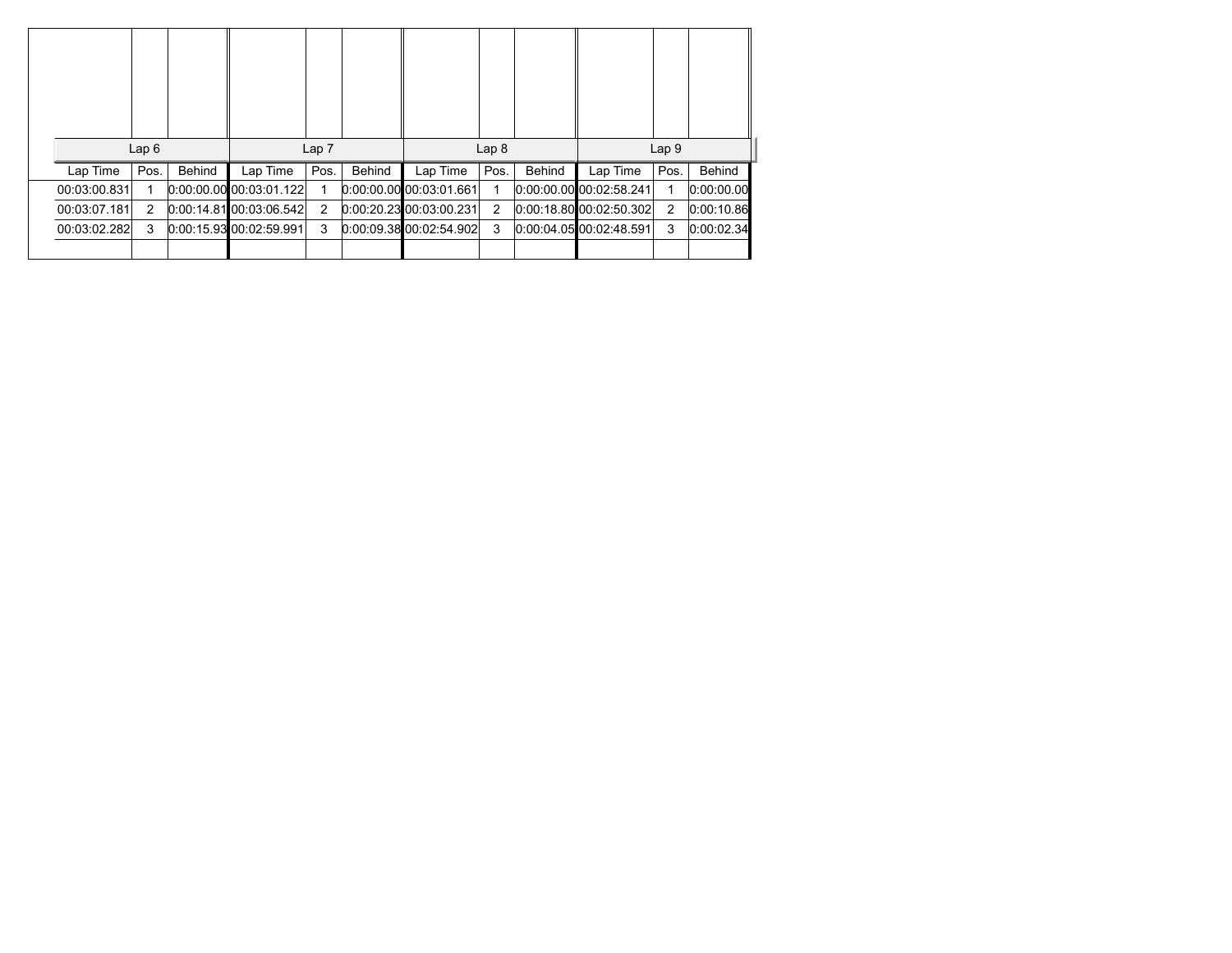|         | PW BIKE RD 1 BIG RIVER ORP |     |            |               |                  |        |                           |      |        |                           |                  |        |                           |                  |               |                            |                  |            |
|---------|----------------------------|-----|------------|---------------|------------------|--------|---------------------------|------|--------|---------------------------|------------------|--------|---------------------------|------------------|---------------|----------------------------|------------------|------------|
|         | PALENSTINE, IL             |     |            |               |                  |        |                           |      |        |                           |                  |        |                           |                  |               |                            |                  |            |
|         | March 12, 2022             |     |            |               |                  |        |                           |      |        |                           |                  |        |                           |                  |               |                            |                  |            |
| 50CC JR |                            |     |            |               |                  |        |                           |      |        |                           |                  |        |                           |                  |               |                            |                  |            |
|         |                            |     |            |               | Lap <sub>1</sub> |        |                           | Lap2 |        |                           | Lap <sub>3</sub> |        |                           | Lap <sub>4</sub> |               |                            | Lap <sub>5</sub> |            |
| Finish  | Name                       | Nbr | Brand      | Lap Time      | Pos.             | Behind | Lap Time                  | Pos. | Behind | Lap Time                  | Pos.             | Behind | Lap Time                  | Pos.             | <b>Behind</b> | Lap Time                   | Pos.             | Behind     |
|         | Leonard C. Storm           | 125 | <b>HON</b> | ∥00:05:26.703 |                  |        | $0:00:00.00$ 00:04:45.222 |      |        | $0:00.00.00$ 00:07:28.134 |                  |        | $0.00.00.00$ 00:04:15.912 |                  |               | [0.00.00.00, 00.04.13.842] |                  | 0:00:00.00 |
|         | Abel Lovell                | 126 | <b>CAN</b> | 00:06:17.723  |                  |        | $0:00:51.02$ 00:05:42.843 |      |        | $0.01:48.64$ 00:05:54.763 |                  |        | 0:00:15.2700:05:32.723    |                  |               | 0.01:32.08 00:05:50.862    |                  | 0:03:09.10 |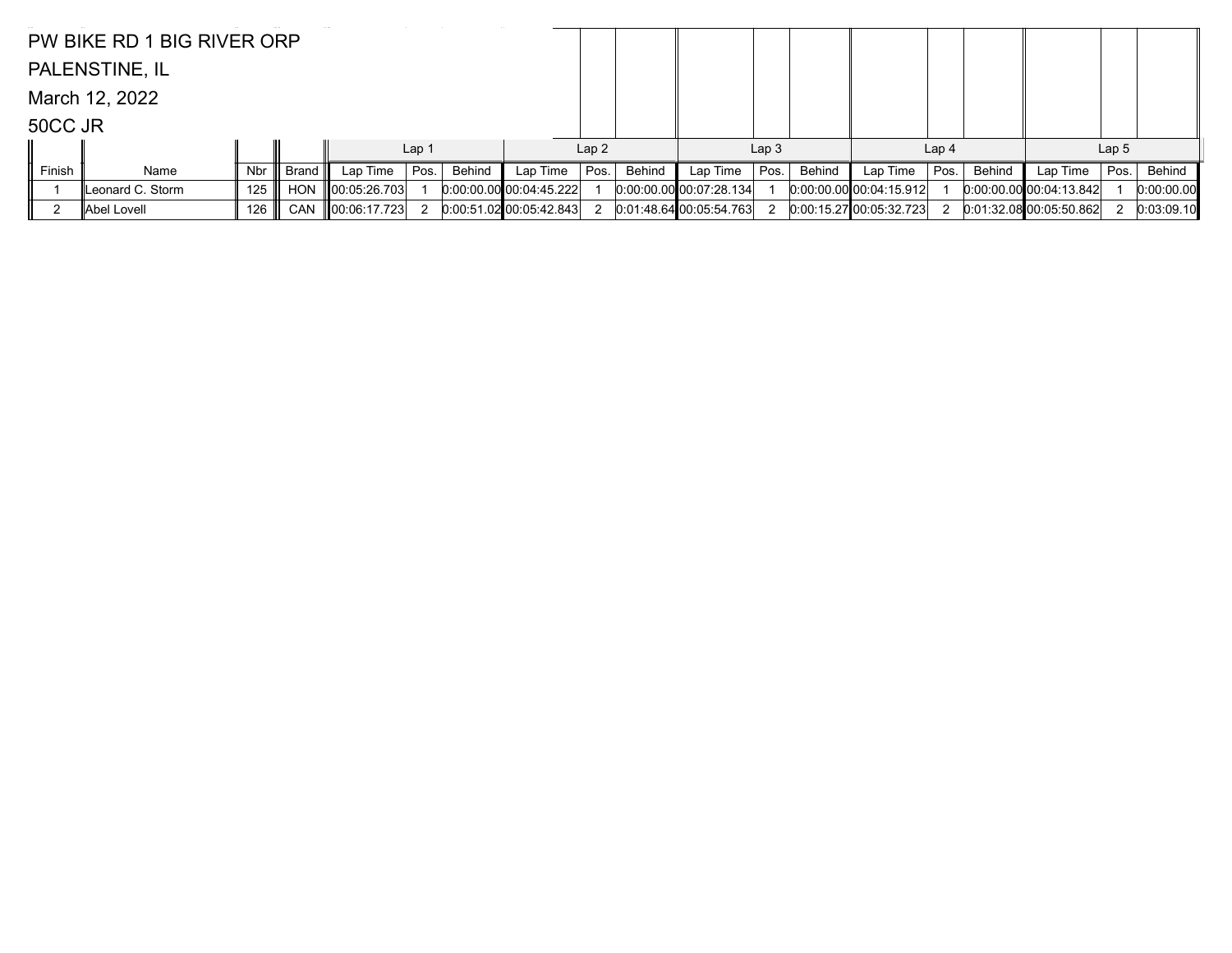|              | Lap6 |            |          | Lap 7 |        |          | Lap 8 |        |          | Lap 9 |        |
|--------------|------|------------|----------|-------|--------|----------|-------|--------|----------|-------|--------|
| Lap Time     | Pos. | Behind     | Lap Time | Pos.  | Behind | Lap Time | Pos.  | Behind | Lap Time | Pos.  | Behind |
| 00:04:33.932 | 1    | 0:00:00.00 |          |       |        |          |       |        |          |       |        |
|              |      |            |          |       |        |          |       |        |          |       |        |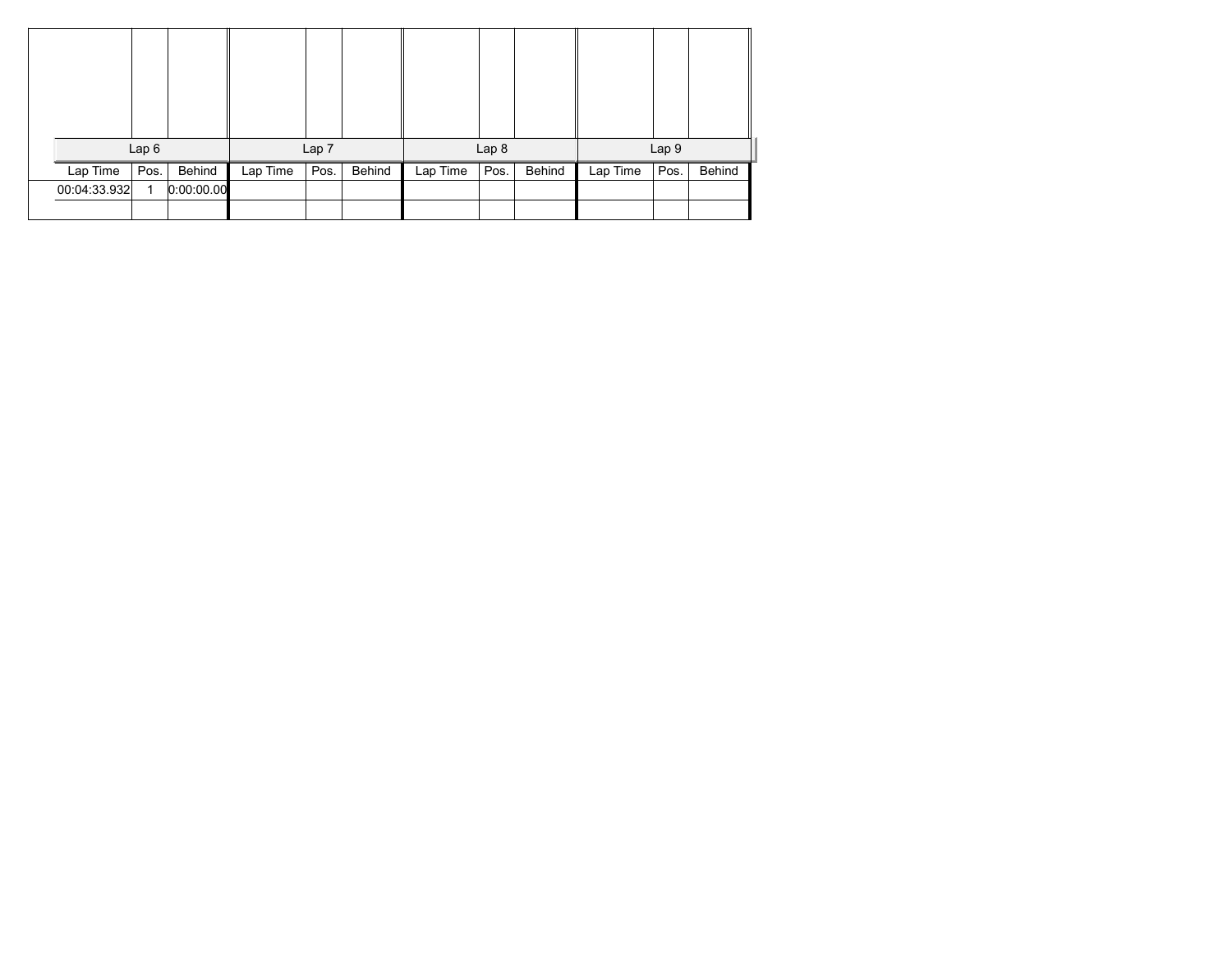|                | PW BIKE RD 1 BIG RIVER ORP |     |            |                    |                  |               |                           |      |            |                                 |                  |        |                         |                  |            |                             |                  |            |
|----------------|----------------------------|-----|------------|--------------------|------------------|---------------|---------------------------|------|------------|---------------------------------|------------------|--------|-------------------------|------------------|------------|-----------------------------|------------------|------------|
|                | PALENSTINE, IL             |     |            |                    |                  |               |                           |      |            |                                 |                  |        |                         |                  |            |                             |                  |            |
|                | March 12, 2022             |     |            |                    |                  |               |                           |      |            |                                 |                  |        |                         |                  |            |                             |                  |            |
| <b>SHIFTER</b> |                            |     |            |                    |                  |               |                           |      |            |                                 |                  |        |                         |                  |            |                             |                  |            |
|                |                            |     |            |                    | Lap <sub>1</sub> |               |                           | Lap2 |            |                                 | Lap <sub>3</sub> |        |                         | Lap <sub>4</sub> |            |                             | Lap <sub>5</sub> |            |
| Finish         | Name                       | Nbr | Brand      | Lap Time           | Pos.             | <b>Behind</b> | Lap Time                  | Pos. | Behind     | Lap Time                        | Pos.             | Behind | Lap Time                | Pos.             | Behind     | Lap Time                    | Pos.             | Behind     |
|                | ∥Vance Lemeron             | 514 | <b>YAM</b> | 00:07:25.124       |                  |               | 0:00:13.4800:06:37.633    |      |            | 0.004721000642533               |                  |        | 0.01:33.83 00:05:52.783 |                  |            | $[0.00:58.91]$ 00:06:00.773 |                  | 0:01:29.14 |
| $\overline{2}$ | Jaxon Knight               | 223 | <b>HON</b> | $\ 00:10:55.336\ $ |                  |               | $0:03:30.21$ 00:05:51.583 |      |            | 0:02:44.1600:05:25.312          |                  |        | 0.01:26.9400:05:07.653  | 3                | 0:00:41.81 |                             |                  |            |
| 3              | ∥Emma Graham               | 743 | <b>OTH</b> | 00:11:40.896       |                  |               | 0.00.45.56000.0836.324    |      | 0:03:30.30 |                                 |                  |        |                         |                  |            |                             |                  |            |
| 4              | Landry Cogar               | 416 | OTH.       | $\ 00:07:11.644\ $ |                  |               | 0:00:00.00 00:06:03.903   |      |            | $[0:00:00.00]$ $[00:05:55.913]$ |                  |        | 0.00.00.00 00.06.27.703 |                  |            | $[0.00:00.00]$ 00:05:30.543 |                  | 0:00:00.00 |